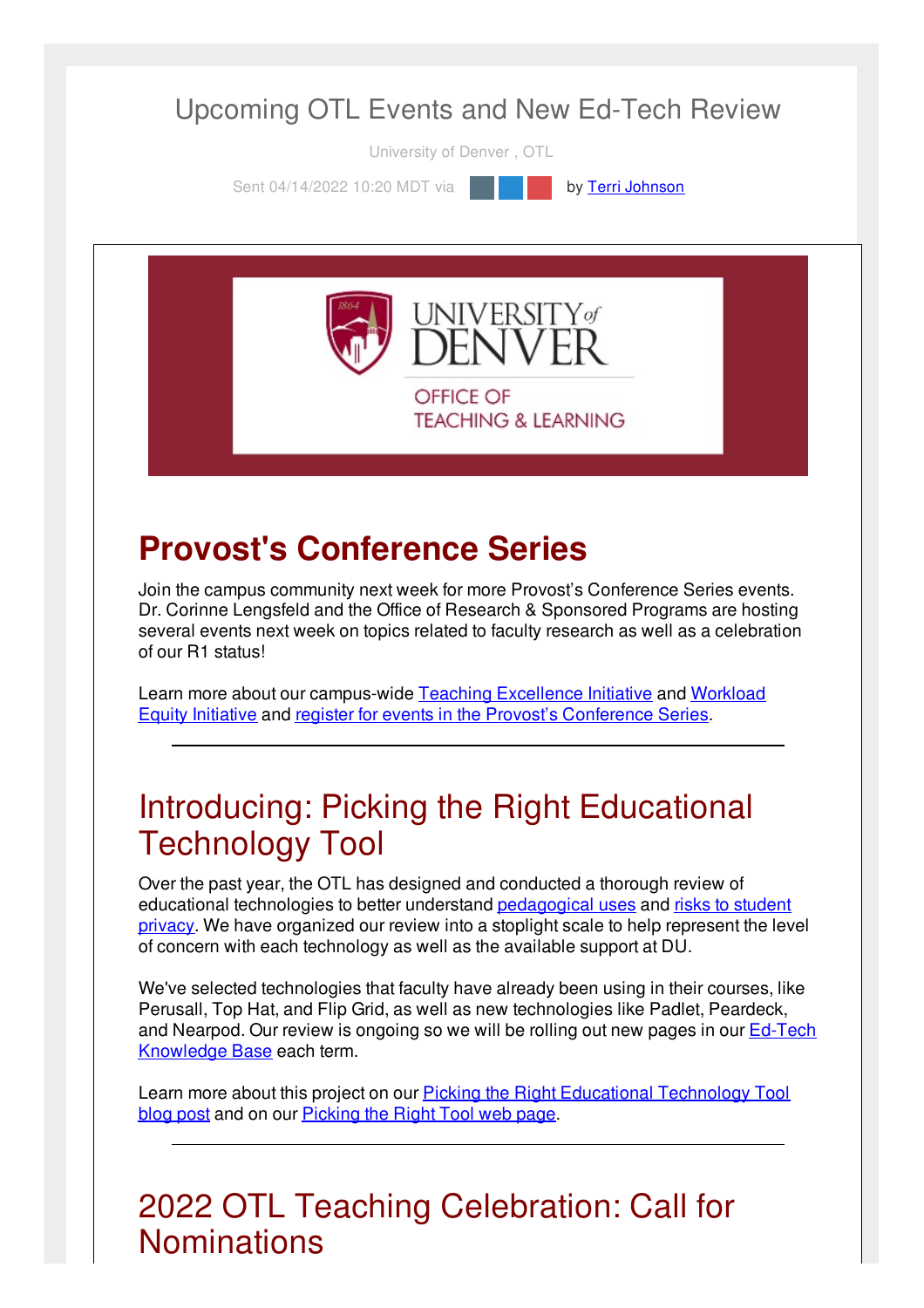The OTL is excited to host an in-person Celebration of Teaching in May! Please take a few minutes to complete the Teaching [Accomplishment](https://udenver.qualtrics.com/jfe/form/SV_5vVYJLMBIy9FppI) survey to nominate yourself and/or a colleague to be recognized during this event. Nominations are due **Friday, April 22**. We look forward to celebrating all of the teaching innovations and successes at DU this year.

# Upcoming Session: Introducing UDOIT Cloud

Join Ellen Hogan, the OTL's Accessibility Technologist for Learning and Instruction, for an overview session on [UDOIT](https://otl.du.edu/knowledgebase/what-is-udoit-cloud/), the new course-wide accessibility checker in Canvas. During this session, we will go through how to enable the functionality in your Canvas course, run a course-wide scan for accessibility issues, and manage your results. Please register for the UDOIT overview session using the link below, and the Zoom link will be sent to you the morning before the event.

#### [Introducing](https://otl-events.du.edu/public/registration/5895) UDOIT Cloud

Tuesday, April 19, 2:00 - 2:30 p.m. **Online** 

### Author Talk: Dr. Robin Wall Kimmerer

Join Dr. Robin Wall Kimmerer for a series of virtual conversations with the DU community as part of the month-long series of events for Earth [Month](https://www.du.edu/sustainability/opportunities). Dr. Robin Wall Kimmerer is a mother, scientist, decorated professor, and enrolled member of the Citizen Potawatomi Nation. She is the author of *Braiding Sweetgrass: Indigenous Wisdom, Scientific Knowledge and the Teachings of Plants and Gathering Moss: A Natural and Cultural History of Mosses*.

For the Love of Plants! A [Conversation](https://udenver.zoom.us/meeting/register/tZAvdeuuqjIrE9JAmo3hLYK6SGrmQeAcQ8UK) with Dr. Robin Wall Kimmerer Tuesday, April 19, 10:00 - 11:00 a.m.

Catalyst Series for Social Justice: Dr. Robin Wall [Kimmerer](https://udenver.zoom.us/webinar/register/WN_jZR2G9xIQE6RDJu89wiIyA) Tuesday, April 19, 12:00 - 1:00 p.m.

### Spring Equity Workshops

The Office of Teaching and Learning (OTL) is partnering with the Division of Diversity Equity & Inclusion (division of DEI) to offer Equity Workshops every other Monday throughout the spring quarter. These highly interactive workshops, led by Dr. Becca Ciancanelli (Director of Inclusive Teaching Practices, OTL) and Dr. Kristin Deal (Director, division of DEI) will allow for participants to talk openly about classroom challenges and achievements while working to support students with various identities and lived experiences. We will develop inclusive practices and policies in the classroom through storytelling and gathering collective knowledge. Coffee and breakfast treats will be available for in-person attendees. Feel free to join online as well!

Now what? Action oriented engagement after mid-quarter [assessments](https://otl-events.du.edu/public/registration/5820) and working in mid-quarter fatigue

Monday, April 25, 10:00 - 11:00 a.m. Hyflex - join us online or in person at Anderson Academic Commons 345